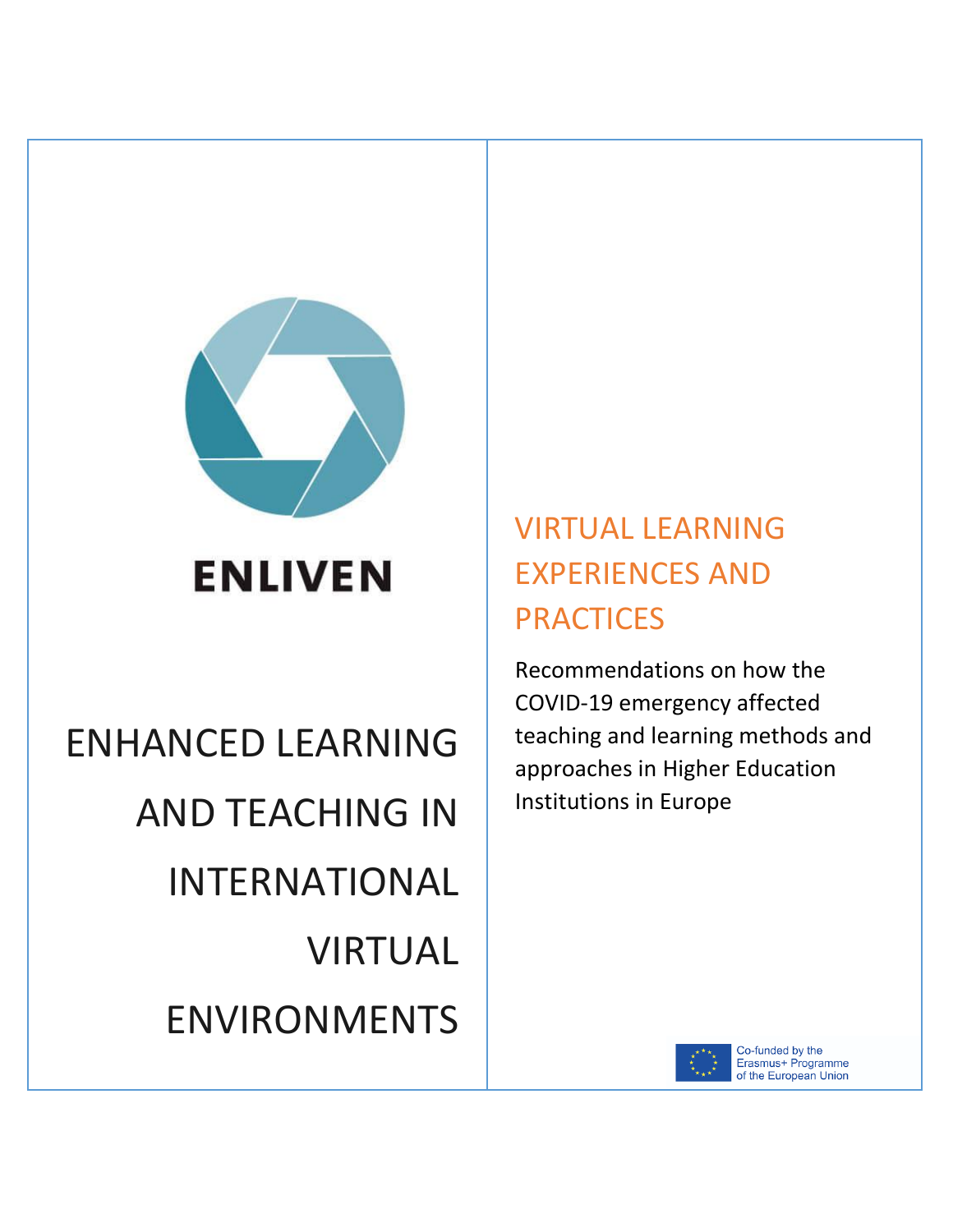

## **Intellectual Outputs 2: Progressive sets of course modules to be able to exploit the full potential of virtual learning**

### *Task A3: Desk research*

*Task description: Supplementing the picture of the existing experiences and practices with desk research on solutions to the issues identified from outside the partnership*

## **Contents**

|                                                                                                    | 1.1.                                                                                               |  |  |  |
|----------------------------------------------------------------------------------------------------|----------------------------------------------------------------------------------------------------|--|--|--|
|                                                                                                    | 1.2.                                                                                               |  |  |  |
|                                                                                                    | 1.3.                                                                                               |  |  |  |
| Needs of emergency and new learning resources in distance education – Covid-19 impact on the<br>2. |                                                                                                    |  |  |  |
| 3.                                                                                                 | Building new digital ecosystem of e-learning in Learning Management System  10                     |  |  |  |
| 4.                                                                                                 | Changes in assessment practices and related regulations during (emergency) distance education . 12 |  |  |  |
| 5.                                                                                                 | Recommendations for one video and at least 4 broadcast for a podcast serial  13                    |  |  |  |
|                                                                                                    |                                                                                                    |  |  |  |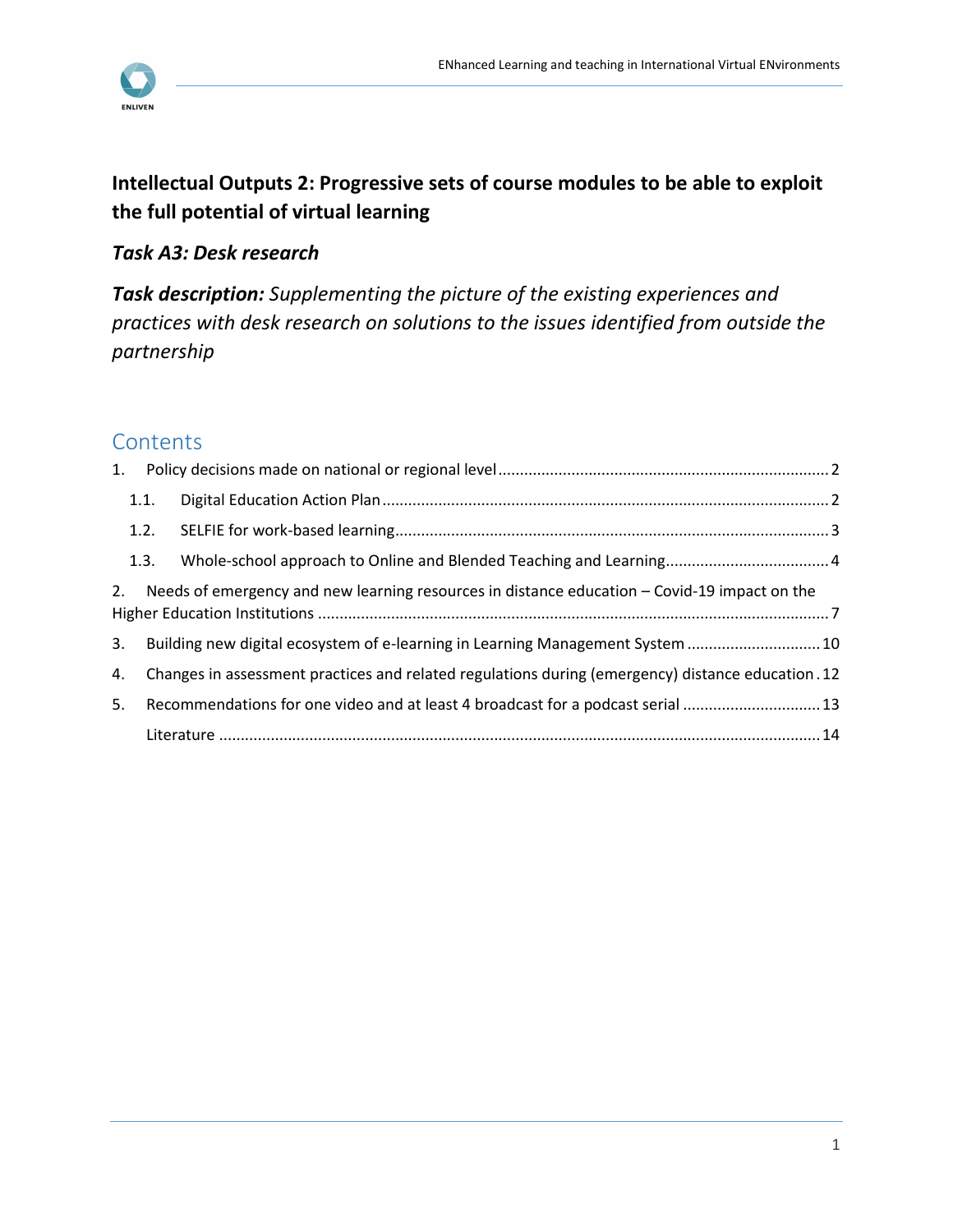

## <span id="page-2-0"></span>1. Policy decisions made on national or regional level

#### <span id="page-2-1"></span>1.1. Digital Education Action Plan

The European Commission (EC) launched the new *Digital Education Action Plan for the year 2021 to 2027 during the Covid-19* [1]. Digital Education Action Plan present the plan for resetting education and training for the digital age. Digital education is one of the top priority on the agenda of EC [1]. The big importance of e-learning in the teaching process of the Higher Education Institutions supports the digital transformation of these institutions [1]. Previous evidence from the OECD's PISA exercise in 2018 showed that many low-income homes had no access to computers [2]. Eurostat figures from 2019 indicated that access to broadband internet varies significantly across the EU, ranging from 74% of households in the lowest-income quartile to 97% in the highest-income quartile [2]. On teacher preparedness, the OECD Teaching and Learning International Survey in 2018 showed that only 39% of educators in the EU felt well or very well prepared for using digital technologies in their daily work, with significant differences between the EU countries [2]. As announced in the European Skills Agenda and in the European Education Area Communication, the new Action Plan presents a vision for improving digital literacy, skills, and capacity at all levels of education and training and for all levels of digital skills (from basic to advanced) [1]. The Action Plan will support the objective of the Skills Agenda of ensuring that 70% of 16 to 74-year-olds should have at least basic digital skills by 2025 [1]. On the other hand, the COVID-19 crisis, which has heavily affected education and training, has accelerated the change and provided a learning experience. On the other hand, the COVID-19 crisis has heavily affected education and training and boosted the digital transformation of Higher Education Institutions [1]. Evidence from the Survey in 2020 under the Erasmus+ project DIGI-HE shows the new overview of the Higher Education Strategy which supports e-learning [3]. The key factors being accorded to the digital transformation of the learning process show that threequarters of Higher Education Institutions indicate e-learning as a strategic priority and 88% considering it in a strategy [3]. According to the research from 2014, only 64% of Higher Education Institutions consider e-learning as a strategy. The growth is 24% for the six years. The highest absence of e-learning strategies in Higher Education Institutions is in the Czech Republic (31%), Bosnia and Herzegovina (33%), Romania (40%), and Belgium (40%) [1]. Also, the previous research that in about 80% of institutions, this is an institutional strategy, i.e., for the entire institution, either as a dedicated strategy (16%), or more commonly integrated into a broader strategy (63%) [3]. This also explains their high frequency in Higher Education Institutions, with a high autonomy of faculties, as for example in the Balkans where only 65% have an institutional strategy, compared to 86% in Northern Europe [3]. The Figure 1 present a strategy or policy regarding e-learning in Higher Education Institutions.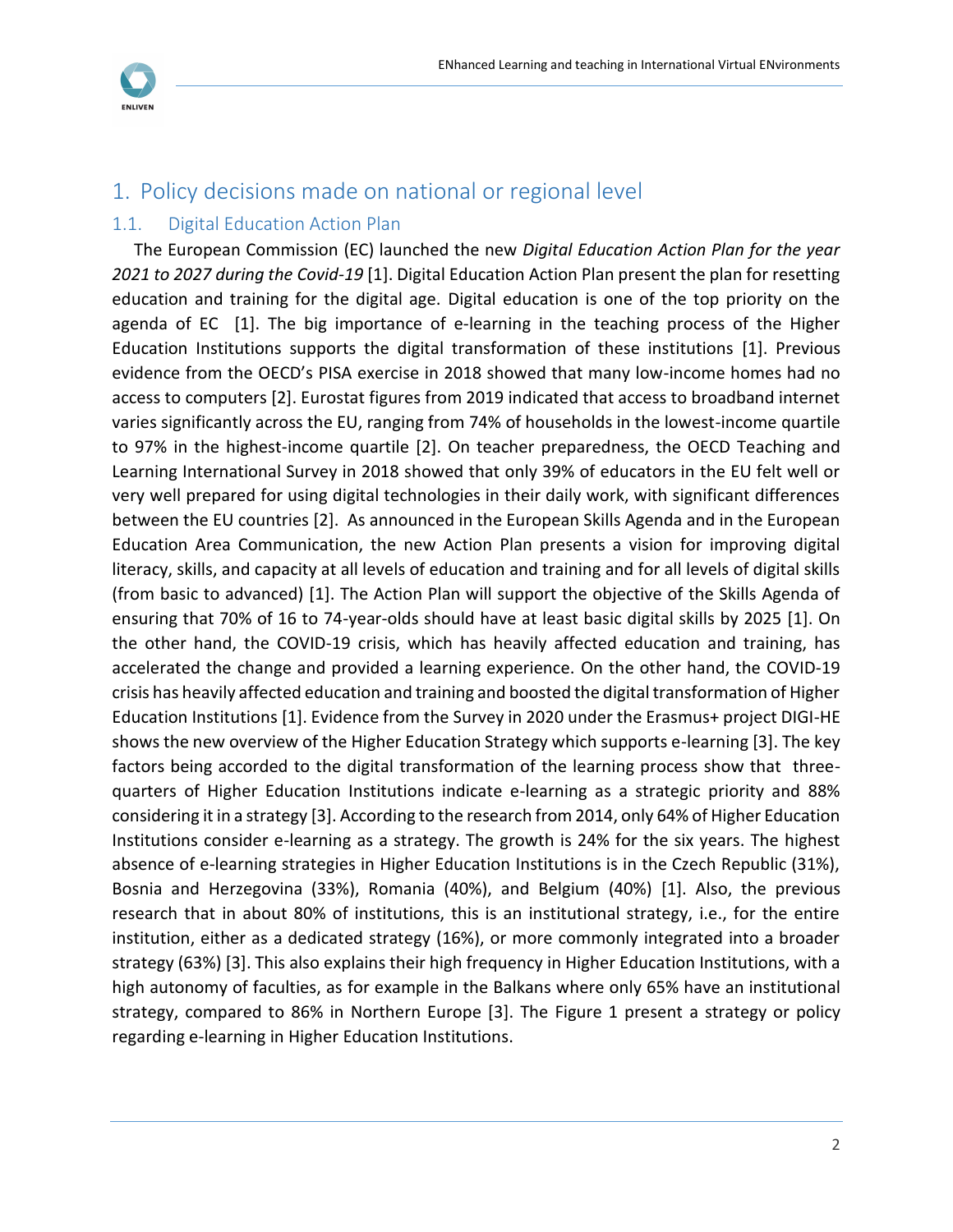

| STRATEGIES FOR DELT IN 2014 & 2020                          |                                                                                     |                                                                                                         |  |
|-------------------------------------------------------------|-------------------------------------------------------------------------------------|---------------------------------------------------------------------------------------------------------|--|
|                                                             | 2014<br>Does your institution have a<br>strategy or policy regarding<br>e-learning? | 2020<br>Does your institution<br>have a strategy for the<br>digitalisation of learning<br>and teaching? |  |
| Yes, we have an institutional strategy<br>in place          | 49%                                                                                 | 63%                                                                                                     |  |
| Yes, standalone strategy                                    | N/A                                                                                 | 16%                                                                                                     |  |
| No, but policies/strategies at department/<br>faculty level | 14%                                                                                 | 9%                                                                                                      |  |
| No, but it is under development                             | 26%                                                                                 | N/A                                                                                                     |  |
| <b>No</b>                                                   | 5%                                                                                  | 12%                                                                                                     |  |
| <b>Other</b>                                                | 5%                                                                                  | N/A                                                                                                     |  |

**Figure 1.** Strategy for digitally enhanced learning and teaching in Higher Education Institutions [3]

Moreover, findings show that more than 60% Higher Education Institutions t indicate that they have clear policies and processes for deciding on new technologies, involve staff and external stakeholders in decision-making and have a budget to support digital transformation. Approximately 70% of institutions in Northern Europe and Southern Europe indicate that they have a dedicated budget for digital transformation of learning processes. The fact that one-third (34%) combines all three options could indicate focus and priority setting, and even a certain level of maturity in their approaches [3].

#### <span id="page-3-0"></span>1.2. SELFIE for work-based learning

The first priority in EC Digital Education Action Plan is the development of a high-performing digital education ecosystem. To achieve this, effective digital capacity planning and development is underlined as vital for education and training systems [1]. Education and training systems need the right tools and processes to plan and develop their digital capacity. SELFIE for work-based learning (SELFIE WBL) provides one such tool. A self-reflection tool for vocational schools that use WBL in their programs, it is designed to assess digital readiness, to encourage a practice of collective reflection on the use of digital technologies for teaching and learning, and to use this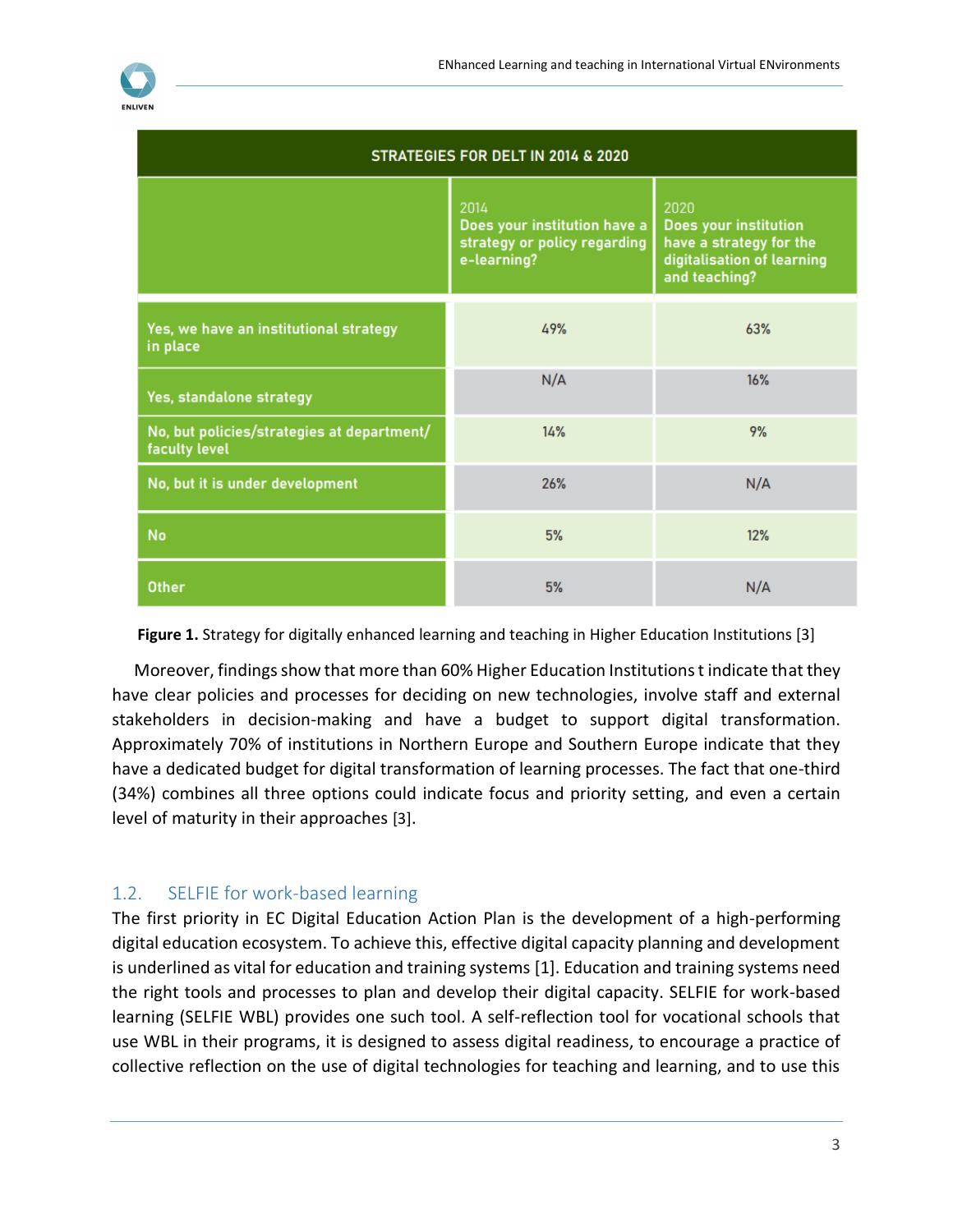

reflection to make informed and collective decisions about strategy and practices at all levels. Using anonymized aggregated data, it also has a system-wide dimension, helping policymakers take action towards developing the digital capacity of education and training systems, taking into account the views and needs of school leaders, teachers, students and in-company trainers [4].

SELFIE is designed for any school and company. It doesn't matter how big or small it is. It doesn't matter either how advanced or not it is in the use of technologies for teaching and learning. Figure 2 depicts eight areas covered by the SELFIE tool.





#### <span id="page-4-0"></span>1.3. Whole-school approach to Online and Blended Teaching and Learning

Another notable policy document is the *Whole-school approach to Online and Blended Teaching and Learning*, an education policy and practice recommendation paper prepared by the Education Reform Initiative of South-Eastern Europe [5]. Paper discuss the potential of digital technologies for the overall improvement of the quality of education and provides practical recommendation for the utilization of educational technologies for education actors. All subjects within educational institution should work hard to gain digital competencies, spend more time in self-reflection, focus on long-term planning and development, engage in discussion with peers, students, and available experts. Digital transformation requires organizational, pedagogical, and technological changes that should often be discussed and properly understood by all stakeholders. Also, digital transformation bears certain risks, particularly in relation to the issues of safety, that should be recognized and addressed on time and continually. The COVID-19 crisis reinforced such needs and opened new questions for educational actors. The Whole school approach to Online and Blended Teaching and Learning: Recommendations for ERI SEE member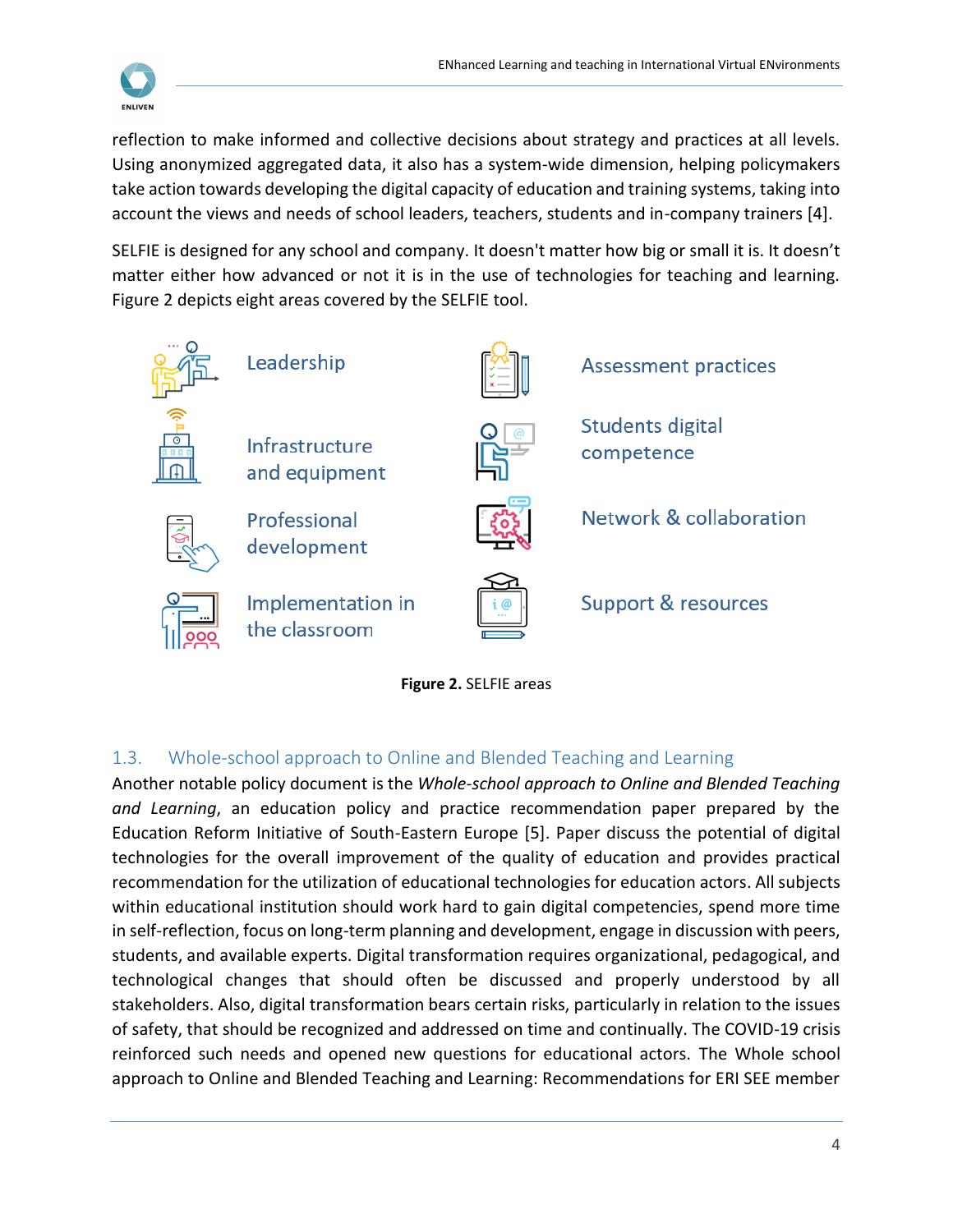

states to support policymakers, practitioners, researchers, and other educational actors to discuss approaches and solutions that emerged from the last twenty years of practice in online teaching and learning, boosted by the current COVID-19 pandemic.

This approach is providing solution from the perspective of four stakeholders: university level, university leadership, teachers and students. As a result, the following framework was developed:

University-level

- □ The university installed a single School Learning Management System platform (e.g., Moodle) and it is used by all teachers and students to support asynchronous teaching and learning, and asynchronous communication among teachers and students;
- □ The university uses a video-conferencing tool (e.g., MS Teams, Google Meet, Zoom) to support synchronous communication among teachers and students;
- $\Box$  There is a university staff member responsible for the administration of the university's LMS and for the IT technical support;
- □ The university assures data protection for teachers and students;
- $\Box$  The university has a sufficient number of digital devices available for teachers to use from home during the online teaching;
- □ The university has a sufficient number of digital devices available for disadvantaged students to use from home during the online teaching;
- □ The weekly working plan should fully reflect a flexible nature of blended and online learning with deadlines included;
- □ The weekly plan of activities includes a schedule of synchronous students-teacher meetings and knowledge tests;
- $\Box$  The university delivers a weekly plan of activities to students at the end of the current or at the beginning of the next academic week;
- $\Box$  The university reviews the success of the online and blended education and introduces corrective measures in time intervals that depend on the individual needs and competencies of teachers, as well as the duration of distance learning (e.g., once every two weeks);
- $\Box$  The university cooperates with local self-government units, crisis headquarters, and centers for social work;
- $\Box$  The university conducts SELFIE<sup>1</sup> assessments at least once a year to self-reflect and evaluate its digital capacity.

<sup>&</sup>lt;sup>1</sup> https://ec.europa.eu/education/schools-go-digital en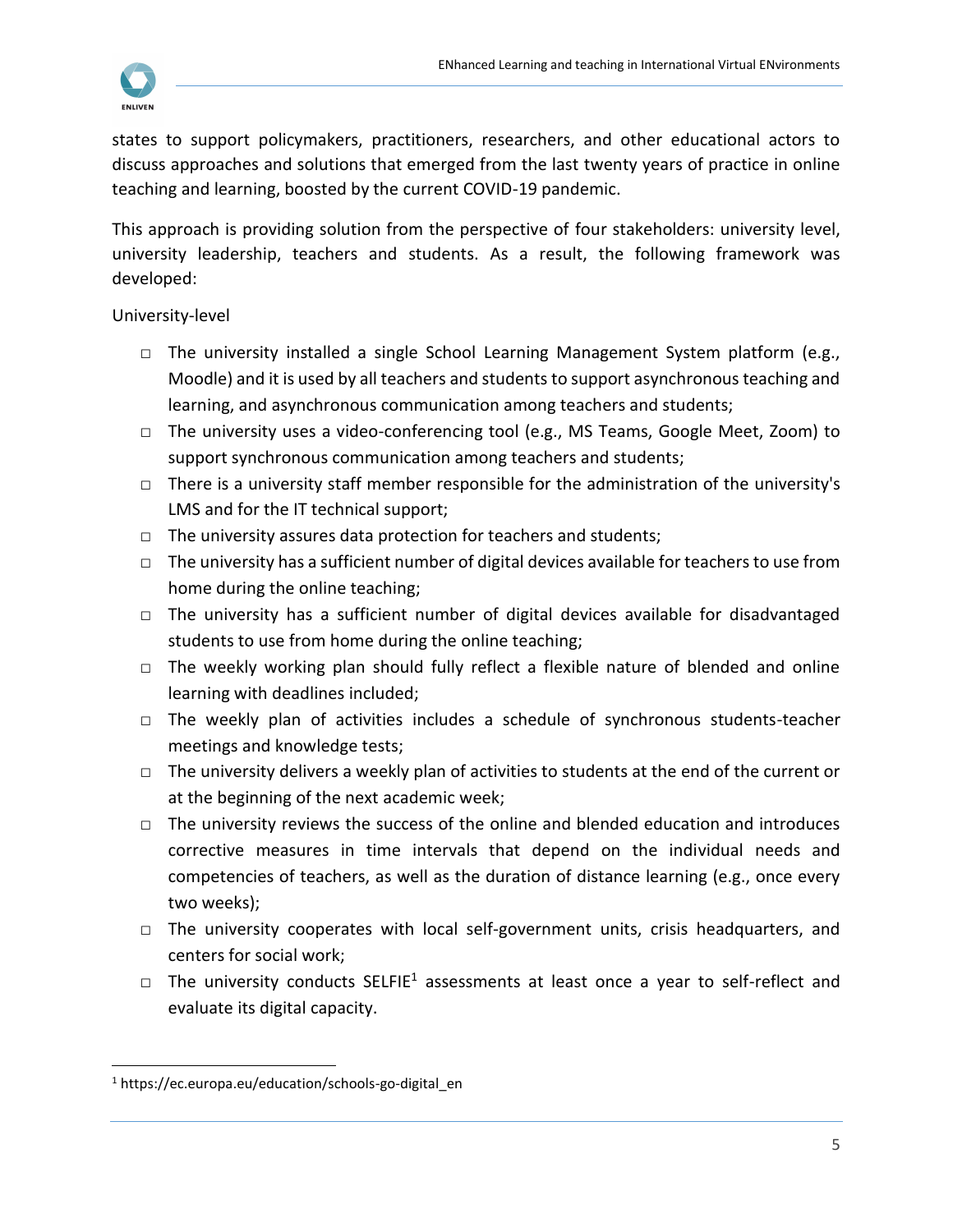

#### University leaders

- □ University leaders encourage teachers to exchange experiences on the application of digital technologies in teaching at time intervals that depend on the individual needs and competencies of teachers, as well as the duration of distance learning (e.g., every ten days);
- □ University leaders provide support to teachers for the implementation of online and blended education;
- □ University leaders organize regular online meetings with team members (Teachers' Council, Study program Council);
- □ University leaders monitor the implementation of online and blended education, and report to the regional educational offices;
- □ University leaders promote blended learning in the post-COVID-19 pandemic since it can offer more personalized and highly efficient learning experiences for students.

#### Teachers

- $\Box$  Teachers have access to digital devices for the realization of online teaching;
- □ Teachers have internet access;
- □ Teachers create teaching materials and learning activities and share them via the University LMS platform;
- □ Teachers communicate with students predominantly asynchronously, in written form, via the University LMS platform;
- □ Teachers inform their students about the rules and channels for synchronous communication;
- $\Box$  Teachers have a medium or high level of digital competencies according to the Digital Competence Framework for Teachers<sup>2</sup>;
- $\Box$  Teachers apply digital technologies to encourage collaboration among students;
- □ Teachers encourage students to apply digital technologies in interdisciplinary projects;
- □ Teachers create activities in the digital environment that, in students, encourage the development of self-regulation in learning;
- □ Teachers use digital technologies to enable students to practice peer assessment and provide meaningful feedback;
- □ Teachers apply digital technologies to enable students to reflect on their learning (students' e-portfolio);
- □ Teachers apply digital technologies for an individualized approach to students' educational needs;

<sup>2</sup> https://ec.europa.eu/jrc/en/digcompedu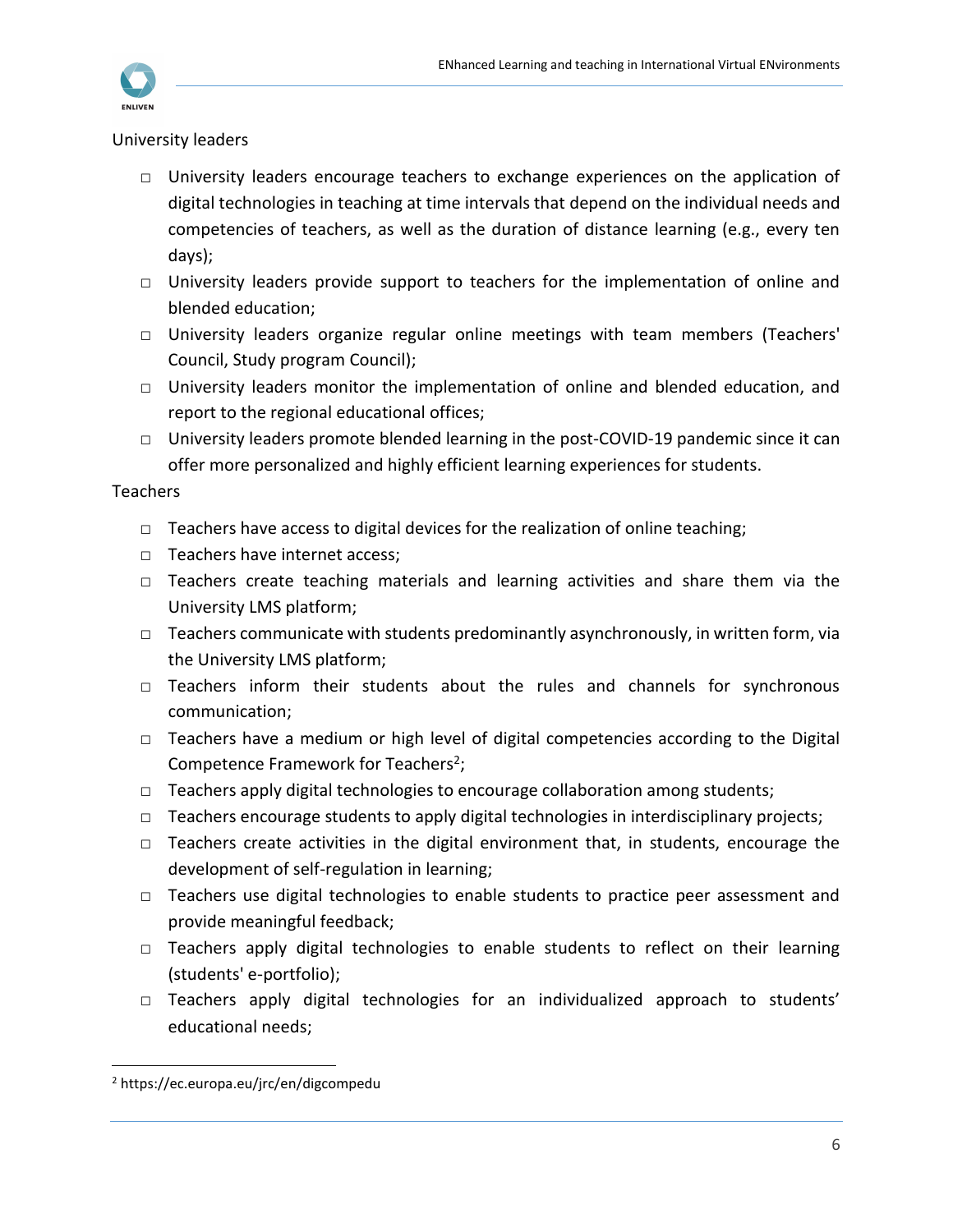

- □ Teachers are aware that teaching materials and learning activities from the university's LMS platform will have their meaningful place in traditional teaching
- □ Teachers organize online homeroom classes;
- $\Box$  Teachers have regular meetings with their colleagues to discuss the weekly workload, ways to assess student's knowledge, to share what they've noticed while mentoring students, etc.;
- $\Box$  Teachers have the basic knowledge needed for psycho-social support to students in crisis situations.

#### **Students**

- $\Box$  Students have access to a digital device;
- □ Students have internet access;
- □ Students are informed about the learning support sources;
- $\Box$  Students are involved in online teaching and actively learn within the University's LMS platform;
- □ Students can communicate with teachers and peers asynchronously via the University LMS platform and synchronously via video-conferencing tools;
- $\Box$  Students are participating in the peer assessment activities;
- □ For students who do not have access to a digital device and the Internet, materials for testing knowledge in paper form and teacher feedback are provided.
- □ Students from vulnerable groups are provided with additional support for over bridging the digital gap.

## <span id="page-7-0"></span>2. Needs of emergency and new learning resources in distance education – Covid-19 impact on the Higher Education Institutions

The spread of COVID-19 has posed serious challenges to national education systems, their schools, universities, colleges, childcare and social care providers. More than before, digital resources are becoming essential and are widely used by national authorities to cope with this situation [6]. In Table 1, we present information on the learning platforms adopted by national educational authorities to deal with the COVID-19 crisis.

| Country | Learning platforms                 |  |
|---------|------------------------------------|--|
|         | Platform Akademi.al                |  |
|         | MoESY channel on YouTube           |  |
| Albania | Virtual University Platform (RASH) |  |
|         | Elektronic u-Library (RASH)        |  |
|         |                                    |  |

**Table 1.** The platforms adopted by national educational authorities during Covid-19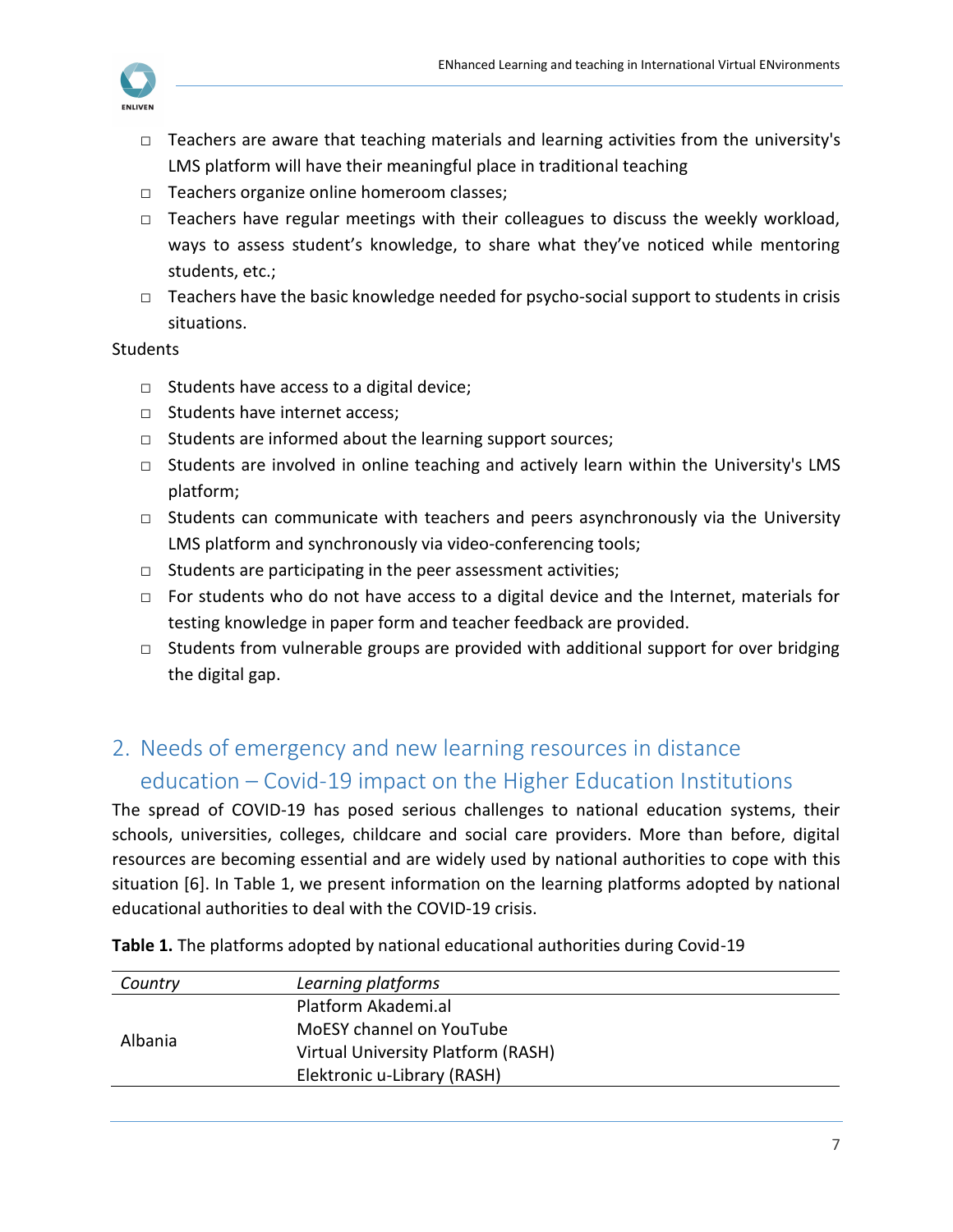|             | Albanian TV Education Channel (RTSH - Shkollë)                     |  |  |
|-------------|--------------------------------------------------------------------|--|--|
| Belgium     | KlasCement                                                         |  |  |
| Croatia     | https://skolazazivot.hr/english/                                   |  |  |
| Cyprus      | https://elearning.schools.ac.cy/index.php/el/                      |  |  |
| Estonia     | Facebook group "Homeschooling with technology"                     |  |  |
|             | https://www.hitsa.ee/e-ope-korduma-kippuvad-kusimused              |  |  |
|             | https://france-edu-num.projets.app/discover                        |  |  |
| France      | https://www.education.gouv.fr/                                     |  |  |
|             | https://primabord.eduscol.education.fr/                            |  |  |
| Georgia     | https://elibrary.emis.ge/ge/                                       |  |  |
|             | http://ebooks.edu.gr/new/                                          |  |  |
| Greece      | http://photodentro.edu.gr/aggregator/                              |  |  |
|             | http://aesop.iep.edu.gr/                                           |  |  |
| Iceland     | https://fraedslugatt.is/                                           |  |  |
| Italy       | https://www.indire.it/la-rete-di-avanguardie-educative-a-supporto- |  |  |
|             | dellemergenza-sanitaria/                                           |  |  |
| Luxembourg  | https://schouldoheem.lu/lu                                         |  |  |
|             | https://www.snj.public.lu/                                         |  |  |
| Malta       | https://eieinstitute.com/                                          |  |  |
| Romania     | https://www.manuale.edu.ro/                                        |  |  |
|             | Teleșcoala (Tele-school)                                           |  |  |
| Switzerland | www.eduport.ch                                                     |  |  |
|             | https://www.swissuniversities.ch/en/?r=1                           |  |  |

Table 1 show different platforms and tools which support the learning process during the pandemic. Many of these tools are developed during the pandemic period as a solution for Higher Education Institutions [6]. The findings also point to strategic interest and curiosity as regards the current use and further development of technologies in the Higher Education Institutions [3]. For example, collecting and analyzing data on the state of development and needs in different parts of the institution was classified among the top three most useful measures for improving digitally enhanced learning and teachingin the Higher Education Institutions [3]. Big data are already in use in 38% of institutions compared to 40% for learning analytics. Interestingly, about half of the institutions see both as a strategic development priority [3]. In addition, this seems to be the case for other emerging technologies, such as artificial intelligence, augmented and virtual realities, machine learning, and internet of things, which are already in use by about one-third of institutions, with another 40-50% confirming them to be a strategic development priority for the future. Hence only between one-tenth to approximately one quarter of the institutions do not feel concerned by these technologies, with the sole exception of Blockchain (38%), which is only used by 17% of institutions [3]. Quite in line with the findings on strategy, the survey results also confirm a further increase of centralized or shared responsibilities for digital learning, compared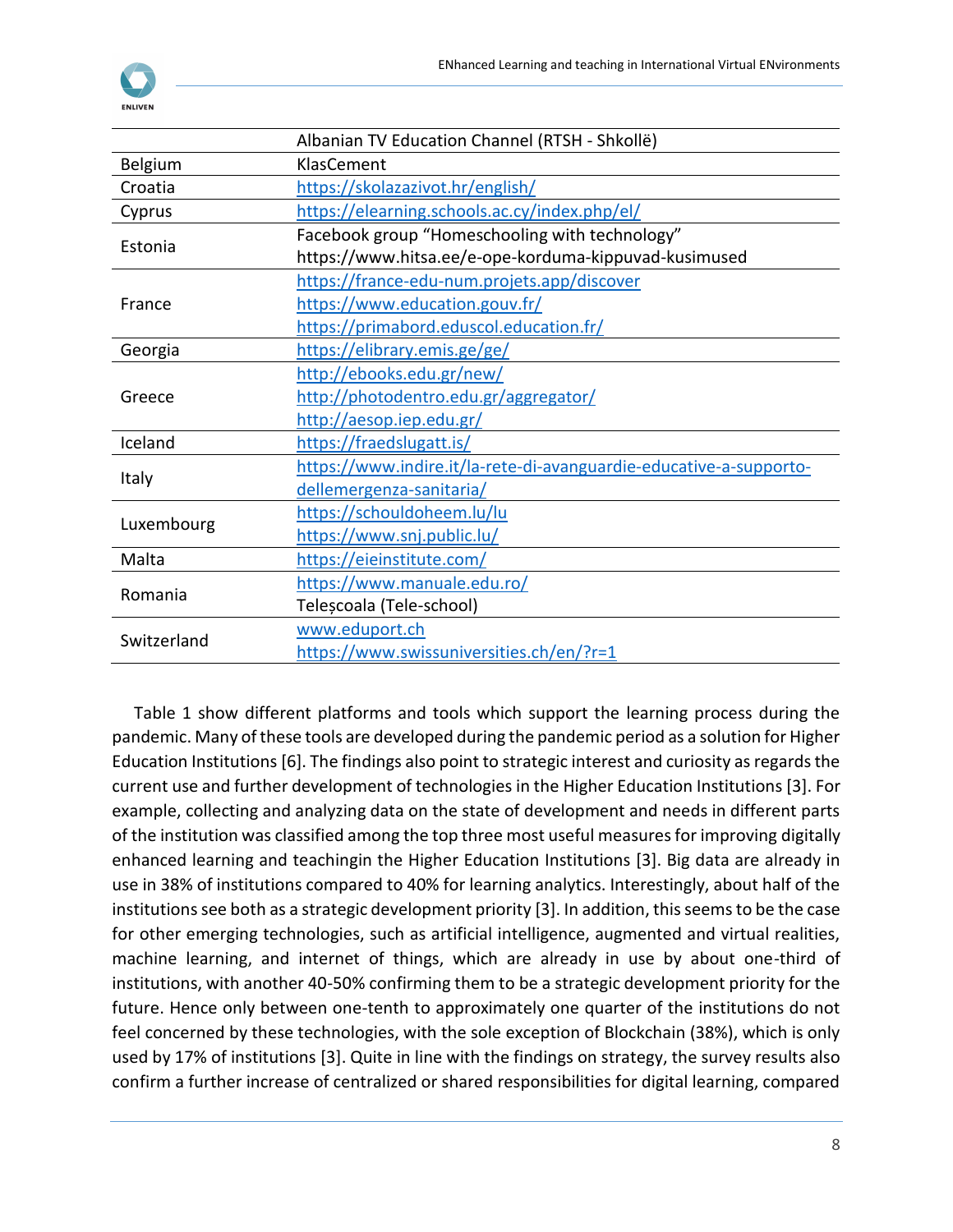

to 2014 [3]. Figure 3 presents a managing and organization of e-learning in Higher Education Institutions.

| <b>RESPONSABILITY FOR DELT IN 2014 &amp; 2020</b>                           |                                                                                   |                                                                                                    |  |
|-----------------------------------------------------------------------------|-----------------------------------------------------------------------------------|----------------------------------------------------------------------------------------------------|--|
|                                                                             | 2014<br><b>How is e-learning</b><br>managed and organised<br>at your institution? | 2020<br>How does your<br>institution support the<br>development of digitally<br>enhanced learning? |  |
| <b>Shared between central</b><br>and faculty-based<br>digital learing units | 40%                                                                               | EHEA Average 48%<br>Sweden 88%<br>Switzerland 86 %<br>Slovakia 86%<br>Romania 80%                  |  |
| <b>Central unit</b>                                                         | 35%                                                                               | EHEA Average 45%<br>Austria 88%<br>Turkey 80%<br>Germany 67%                                       |  |
| <b>Faculty or departmental</b><br>level only                                | 12%                                                                               | <b>EHEA Average 7%</b><br>Georgia 30%<br>Czech Republic 23%                                        |  |

**Figure 3.** Managing and organization of e-learning in Higher Education Institutions [3]

The needs for emergency and new learning resources in distance education probably are not just a matter of organizing, but also enhancing intra-institutional communication and cooperation, resulting either in more impact and better quality of digital learning, or at least more awareness of the institutional processes.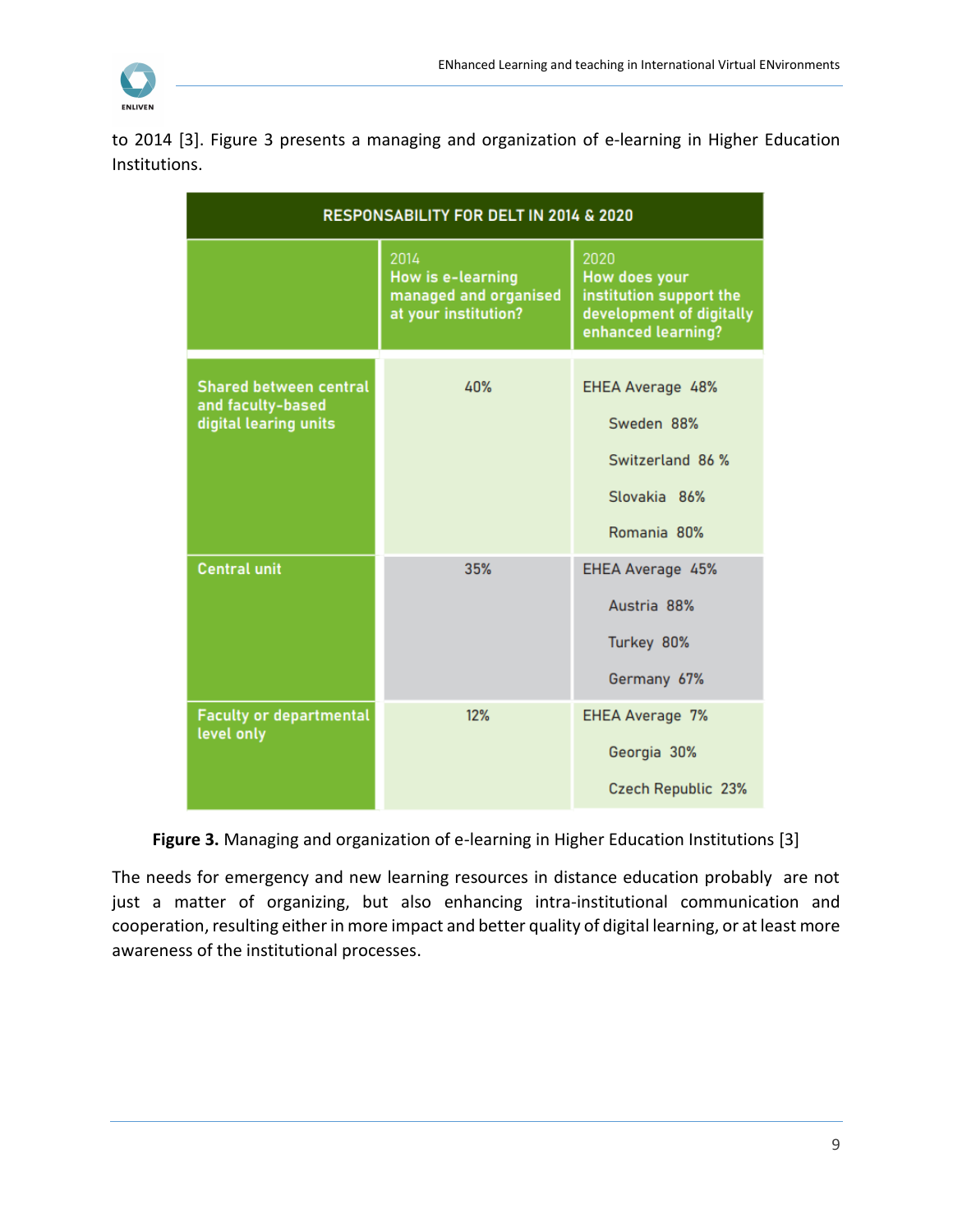

## <span id="page-10-0"></span>3. Building new digital ecosystem of e-learning in Learning Management System

Academic institutions, such as schools, colleges, universities, and private tutorials, are included in this segment [8]. Academic end-users in the market facilitate the process of learning and teaching through the sharing of data, voice, and video over Learning Management Systems (LMS) platforms. This helps streamline the education process by allowing mobility, interaction, and real-time teaching. The use of mobile phones and smart devices has become extremely popular among the younger generation [9]. This is expected to boost the LMS market for academic users. Usage of LMS in the academic sector opens up new opportunities for the sharing of knowledge without boundaries of time and distance. The academic end-user segment is further segmented into two broad sections: K-12 and higher education [8]. Figure 4 shows the LMS market by region.



| Figure 4. LMS market by region [7] |  |  |  |  |  |
|------------------------------------|--|--|--|--|--|
|------------------------------------|--|--|--|--|--|

The figure shows the different shares of the LMS market between regions. The institutions from North America, Europe, and the Asia-Pacific region have a high level of share in the market. On the other side institutions from Latin America, the Middle East and Africa have only a few percent of the total market share. Furthermore, the previous survey from the DIGI-HE show the use of digitally enhanced learning and teaching methods in the Higher Education Institutions in Europe. The purposes of Massive Open Online Courses have been confirmed: to provide open education opportunities at a global level. But in addition, widening access seems to play a more important role than it used to. Figure 5 portraits the delivery models of the learning and teaching materials.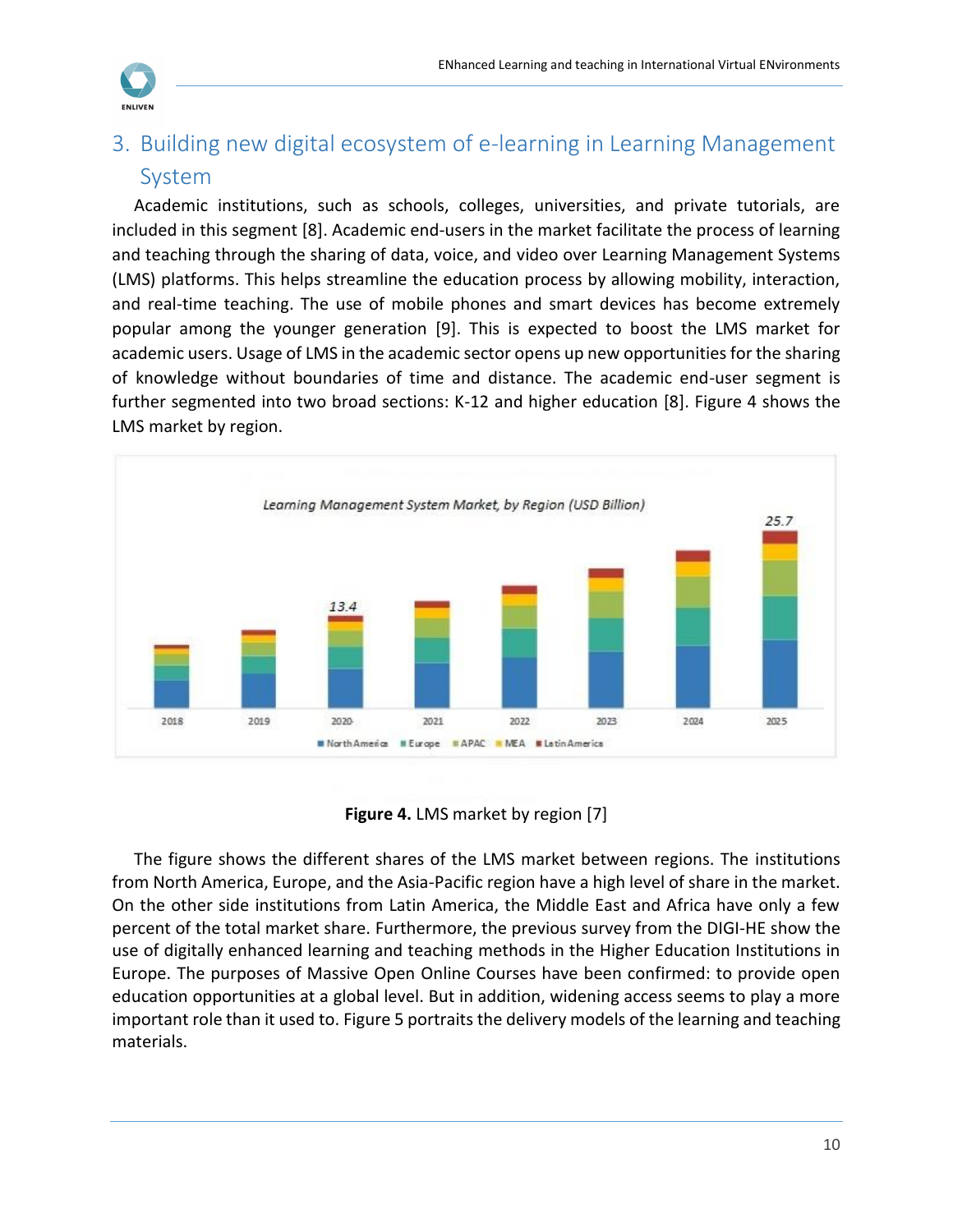

#### Delivery modes



#### **Figure 5.** Delivery models of learning and teaching materials [3]

The previous survey confirms the earlier results of the E-learning Study that shows the Blended learning continues to be by far the most common delivery model across the Higher Education Institutions. Moreover, the leadership staff from the University frequently preferred this approach towards digital learning provision [3]. Similar like blended learning; virtual mobility is a broad concept, sometimes including the delivery of joint courses and international recognition and accreditation of study achievements. Before the pandemic, a quarter of the responding institutions offered virtual student mobility, with particularly strong uptake in Northern Europe (38%) [3]. A further 35% of institutions stated that they were planning to introduce it in the future. It cannot be excluded that this was also triggered by the pandemic, which leaves prospects for unrestricted physical mobility in the unknown, and virtual mobility as a replacement in force majeure situations [3]. The building of a new digital ecosystem for Higher Education Institutions requires support for staff and students from the administration [4]. In line with the general importance attributed to staff, most institutions indicated that they offered a significant amount of support to them. For example, 80% or more, offered digital skills training, had a center or unit which supported teaching staff with technical issues, a center or unit which addressed digital learning and teaching issues and opportunities and online repositories for educational materials [3]. From the student, perspective results confirm that practically all institutions address general digital literacy (91%) and study-field-specific skills (94%) [3].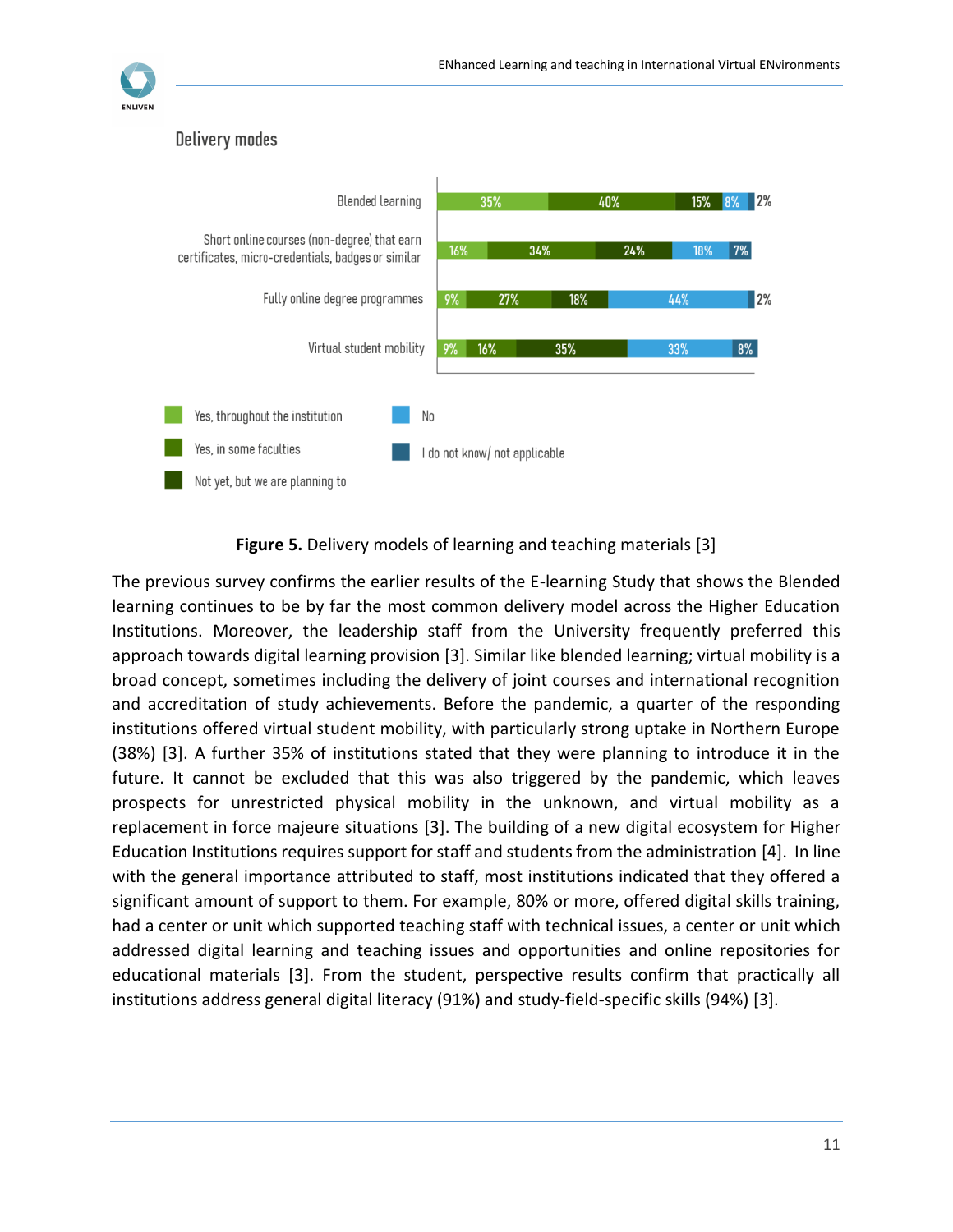

## <span id="page-12-0"></span>4. Changes in assessment practices and related regulations during (emergency) distance education

As heightened student numbers make for a heavy workload for teachers and teaching assistances, digital assessment has long been tipped as a potential game changer in higher education, regardless of whether courses are provided online or in blended or conventional mode [3]. It would free up teachers' and teaching assistants' quality time and also comes with the promise of prevention of any bias and discrimination. A general trend toward digital assessment for all types of courses has been observed in all of the responding institutions from Finland, Netherlands, Sweden, and Ukraine as well as over 85% of those in the UK (90%), Switzerland (88%) Lithuania and Bulgaria (86%). Almost 70% of institutions take digitally enhanced learning and teaching into consideration in their policies and measures for examination and testing, with over half of these acknowledging a need for further development. A further 25% of institutions indicated that policies for digital examination and testing were under development, a trend that was particularly strong (42%) among institutions who planned to introduce digital assessment [3]. Figure 6 presents digital assessment practice in Higher Education Institutions in 2014 and 2018.

| DIGITAL ASSESSMENT IN 2014 & 2020    |                                                                                                                                           |                                                                                                     |  |
|--------------------------------------|-------------------------------------------------------------------------------------------------------------------------------------------|-----------------------------------------------------------------------------------------------------|--|
|                                      | 2014<br>Which of the following<br>information technology<br>(IT)-related systems does<br>your institution use or<br>provide for students? | 2020<br>Have you witnessed a<br>growing trend towards<br>digital assessment at your<br>institution? |  |
| <b>Throughout the</b><br>institution | 24%                                                                                                                                       | 33%                                                                                                 |  |
| <b>Some faculties</b>                | 39%                                                                                                                                       | 35%                                                                                                 |  |
| No                                   | 32%                                                                                                                                       | 28%                                                                                                 |  |

**Figure 6.** Digital assessment practice in Higher Education Institutions [3]

Figure 6 shows that two-thirds of Higher Education Institutions have observed a growing trend towards digital assessment within their institution, and 12% are planning to bring in digital assessment in the future.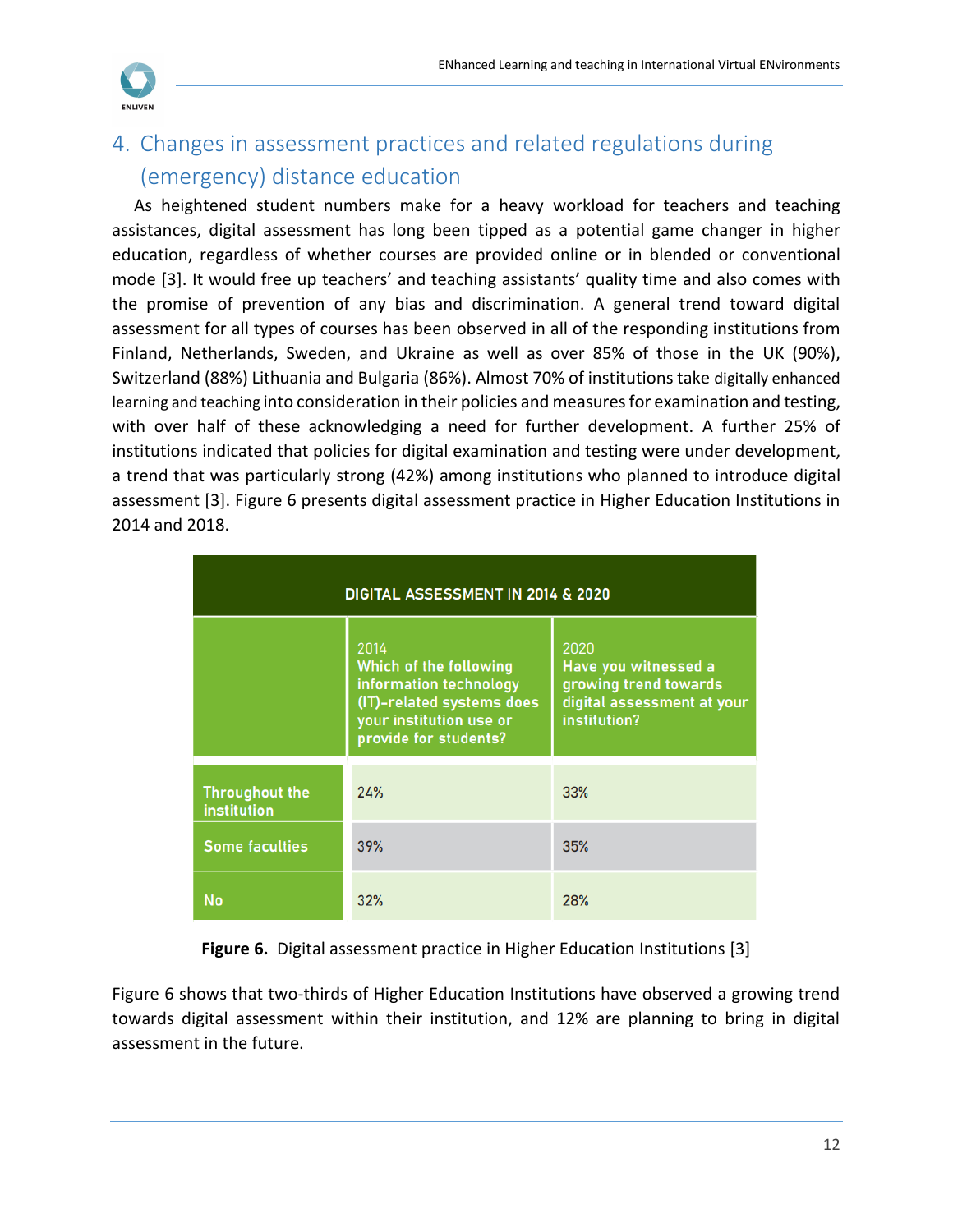

## <span id="page-13-0"></span>5. Recommendations for one video and at least 4 broadcast for a podcast serial

Based on the desk research following content for the e-courses can be developed:

- Digital Competence Framework for Educators (DigCompEdu)
- SELFIE tool
- Whole-school approach to Online and Blended Teaching and Learning
- Digital platforms Learning Management Systems, Communivation tools, Engagements tools
- Online vs. Blended vs. Traditional teaching and learning
- Assessment practices formative and summative
- Flipped classroom
- Instructional design